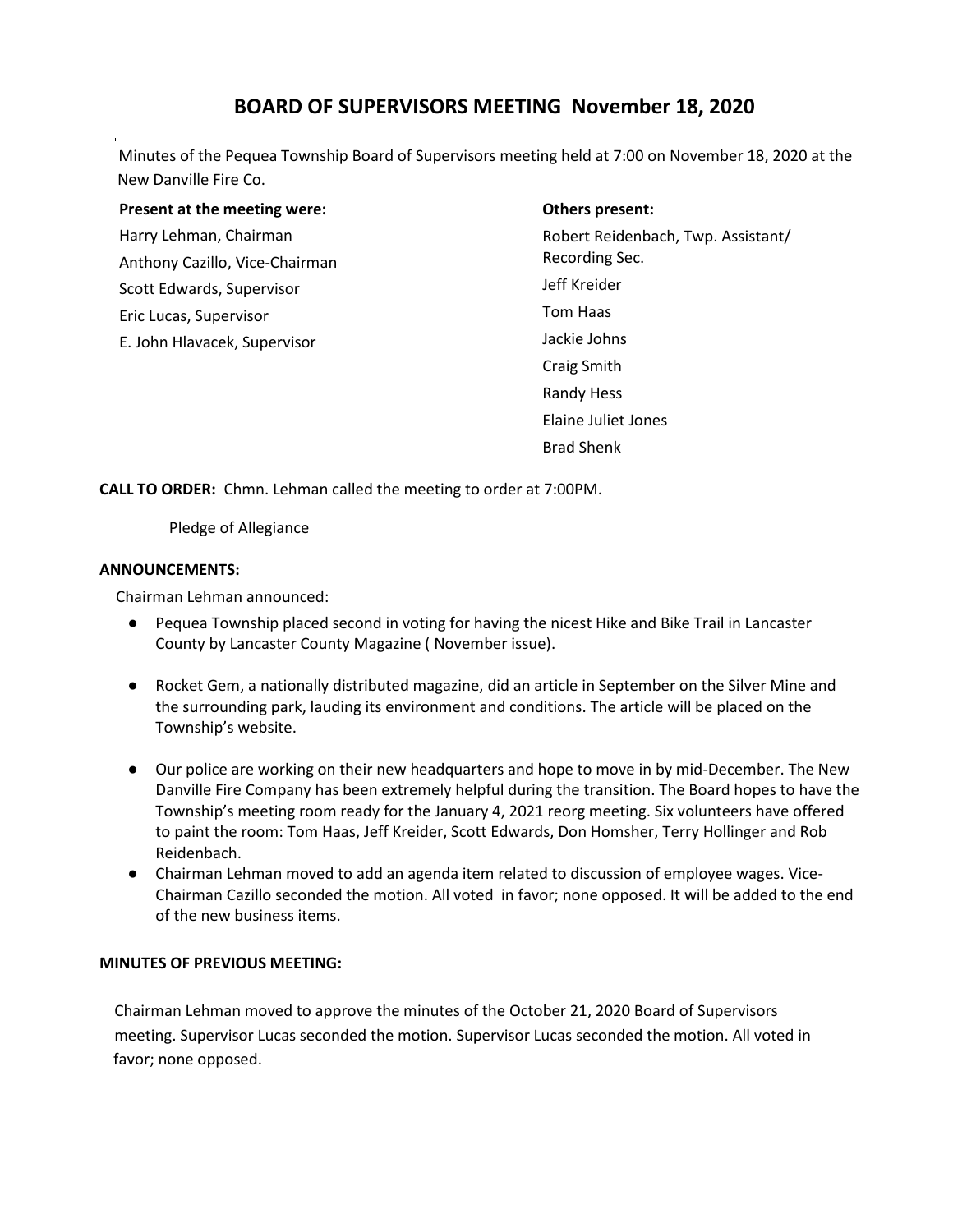## **TREASURER'S REPORT:**

 A copy of the bill list is on the table. Chmn. Lehman moved to approve checks #12965- 13021(12995,13020-void) from the General Fund, checks #1783-1789 from the Recreation Fund, and check #39 from the Escrow Fund. Vice- Chairman Cazillo seconded the motion. All voted in favor; none opposed.

## **PUBLIC COMMENTS:**

#### **ITEMS ON THE AGENDA:**

Jackie Johns questioned how the brake retarders signs differ from those placed in the past. Supervisor Edwards explained the placement rationale.

Jeff Kreider asked if brake retarder signs could be placed in New Danville. Supervisor Edwards said he will act upon it in 2021 with PennDot and Chief Michener.

#### **ITEMS NOT ON THE AGENDA:**

Tom Haas asked for an update on the Conestoga Township lawsuit. Chairman Lehman said for now, "Mum is the word".

#### **OLD BUSINESS:**

**None**

#### **NEW BUSINESS:**

#### **1. Consider approval of Penn Grant Commons West Final Land Development Plan-Phase 1**

Craig Smith and Randy Hess explained street connections, emergency exits/entrances, stormwater management and topography modification, SLSA approval, Penn Grant Road repairs and pumping station accommodation.

Chairman Lehman moved that we approve the Penn Grant Commons West Final Land Development Plan-Phase 1, subject to the Solanco Engineering Associates review letter dated 9/21/20. Supervisor Lucas seconded the motion. All voted in favor; none opposed.

# **2. Consider Summerfield Line of Credit Reduction Request #7**

Supervisor Lucas moved that the Pequea Township Board of Supervisors reduce Summerfield Development's Letter of Credit #2162 by \$18,900, to a final total of zero dollars, with a complete release of Summerfield Development's Letter of Credit, as recommended by Solanco Engineering Associates letter. Supervisor Edwards seconded the motion. All voted in favor; none opposed.

# **3. Consider approval for the Lot-On Plan for Craig Patterson of 210 Marticville Road**

Supervisor Lucas moved that the Pequea Township Board of Supervisors approve the Craig Patterson Lot-On Plan Submission for property at 210 Marticville Road, as recommended in Solanco Engineering Associates' 10/20/20 letter. Vice-Chairman Cazillo seconded the motion. All voted in favor; none opposed.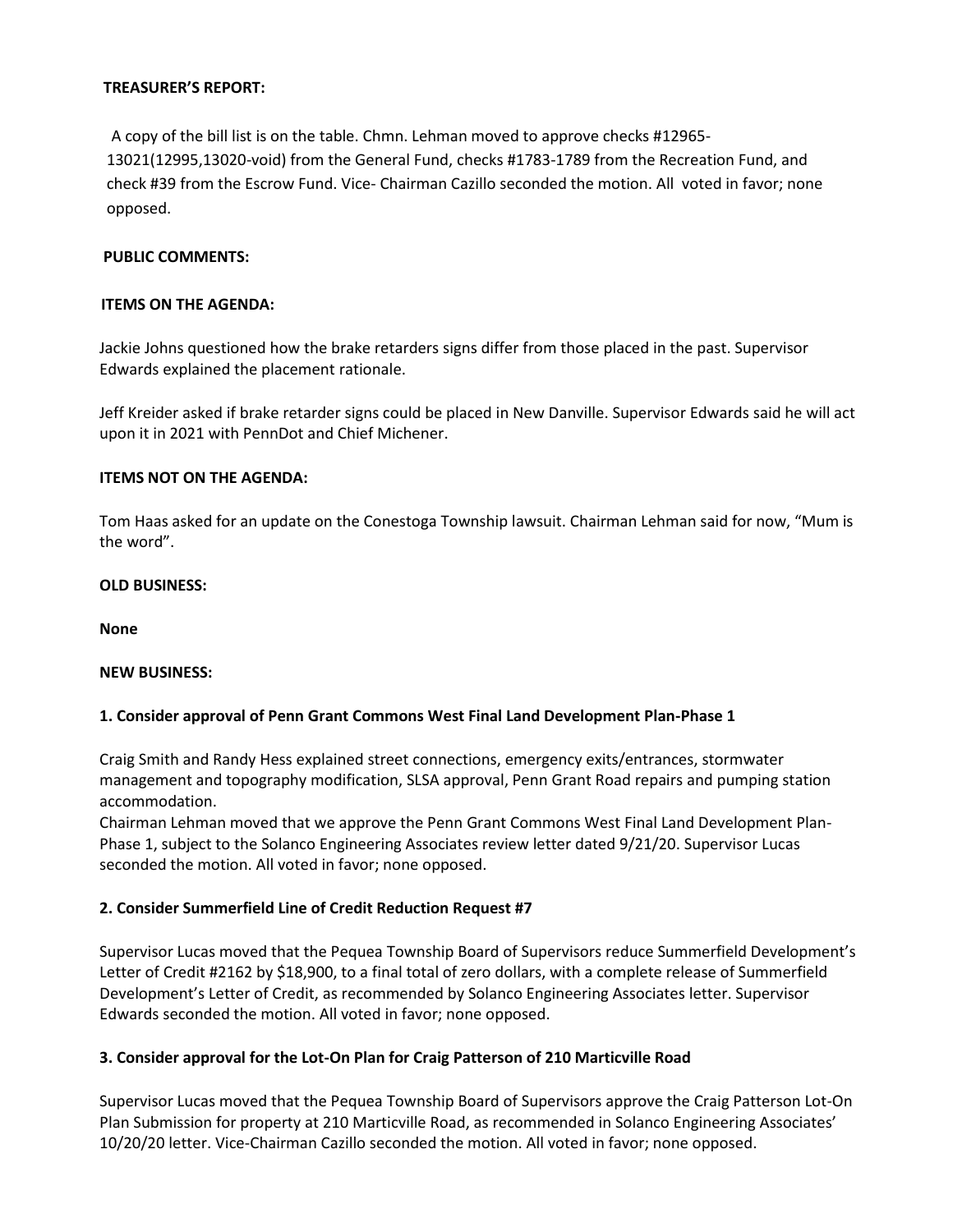# **4. Consider approval for the Lot-On Plan for Robert Gochenauer of 250 Rawlinsville Road**

Supervisor Lucas moved that the Pequea Township Board of Supervisors approve the Robert Gochenauer Lot Add-On Plan Submission for property at 250 Rawlinsville Road, as recommended in Solanco Engineering Associates' 10/28/20 letter. Vice-Chairman Cazillo seconded the motion. All voted in favor; none opposed.

# **5. Consider a resolution to name RKL, LLC as the CPA Firm to conduct the 2020 Yearly Audit of the Township books**

Chairman Lehman moved to approve Resolution #552-2020 to have RKL, LLC to conduct the Township audit for the year 2020. Supervisor Edwards seconded the motion. All voted in favor; none opposed.

# **6. Brake Retarder Sign Placements on Rt. 272N, Rt.272S plus Baumgardner Rd. and Expenditures**

Supervisor Edwards moved to approve the placement of (7) brake retarder signs on 272N, 272S, and Baumgardner Road with an approximate cost of \$2,500.00. Vice-Chairman Cazillo seconded the motion. All voted in favor; none opposed.

Supervisor Edwards then moved to set a hearing date of 16 December, 2020 at the 7:00 pm Board of Supervisors' meeting for the deliberation of prohibiting the use of brake retarders within portions of the Township and providing for the setting of penalties for the violation thereof. Supervisor Lucas seconded the motion. All voted in favor; none opposed.

# **7. Discuss Winter Snow Removal Contract Addition**

Supervisor Edwards moved to approve the Snow Removal Contract with Tom Haas effective 18 November 2020. Chairman Lehman seconded the motion. All voted in favor; none opposed.

# **8. Consider maintenance repairs to 2013 JCB Backhoe**

Supervisor Edwards moved to approve the service and maintenance repairs needed to the JCB backhoe at an approximate cost of \$11,580.00. Supervisor Hlavacek seconded the motion. All voted in favor; none opposed.

# **9. Employee Wages**

Chairman Lehman moved to adjust the parttime road crew wage for Richard Jefferies to \$23.00 per hour effective 23 November 2020. Supervisor Edwards seconded the motion. All voted in favor; none opposed.

Chairman Lehman moved to adjust Michael Hall's wages to \$21.00 per hour effective 23 November 2020. Supervisor Edwards seconded the motion. All voted in favor; none opposed.

Chairman Lehman moved to adjust Douglas Mull's wages to \$21.00 per hour effective 23 November 2020. Supervisor Edwards seconded the motion. All voted in favor; none opposed.

Chairman Lehman moved to adjust Donald Hall's wages effective 23 November 2020 to \$19.00 per hour. Supervisor Edwards seconded the motion. All voted in favor; none opposed.

Chairman Lehman moved to increase hourly wages of all road crew and park employees by 3% per hour for years 2021 and 2022, effective January 1 of each year. Supervisor Edwards seconded the motion. All voted in